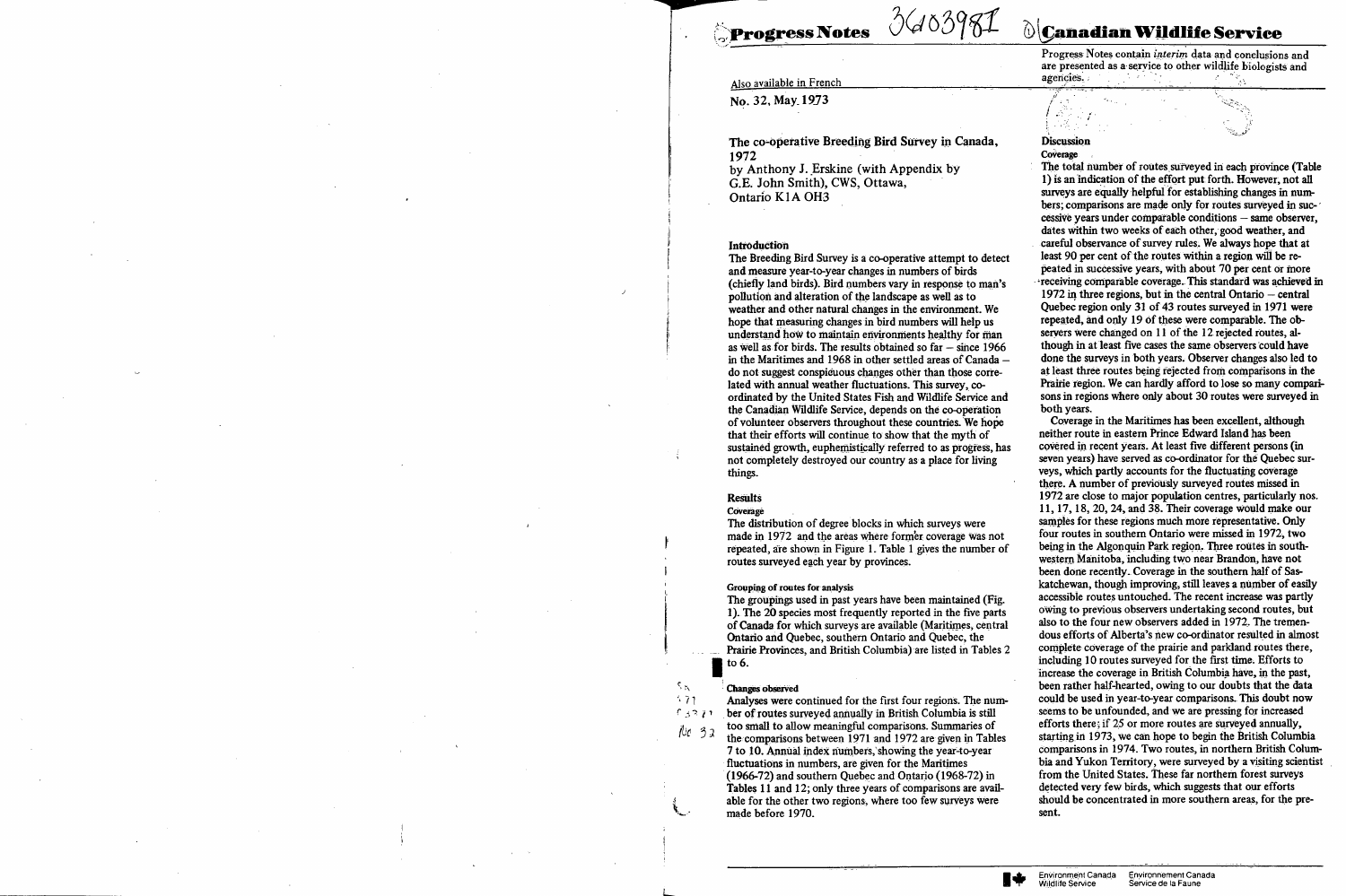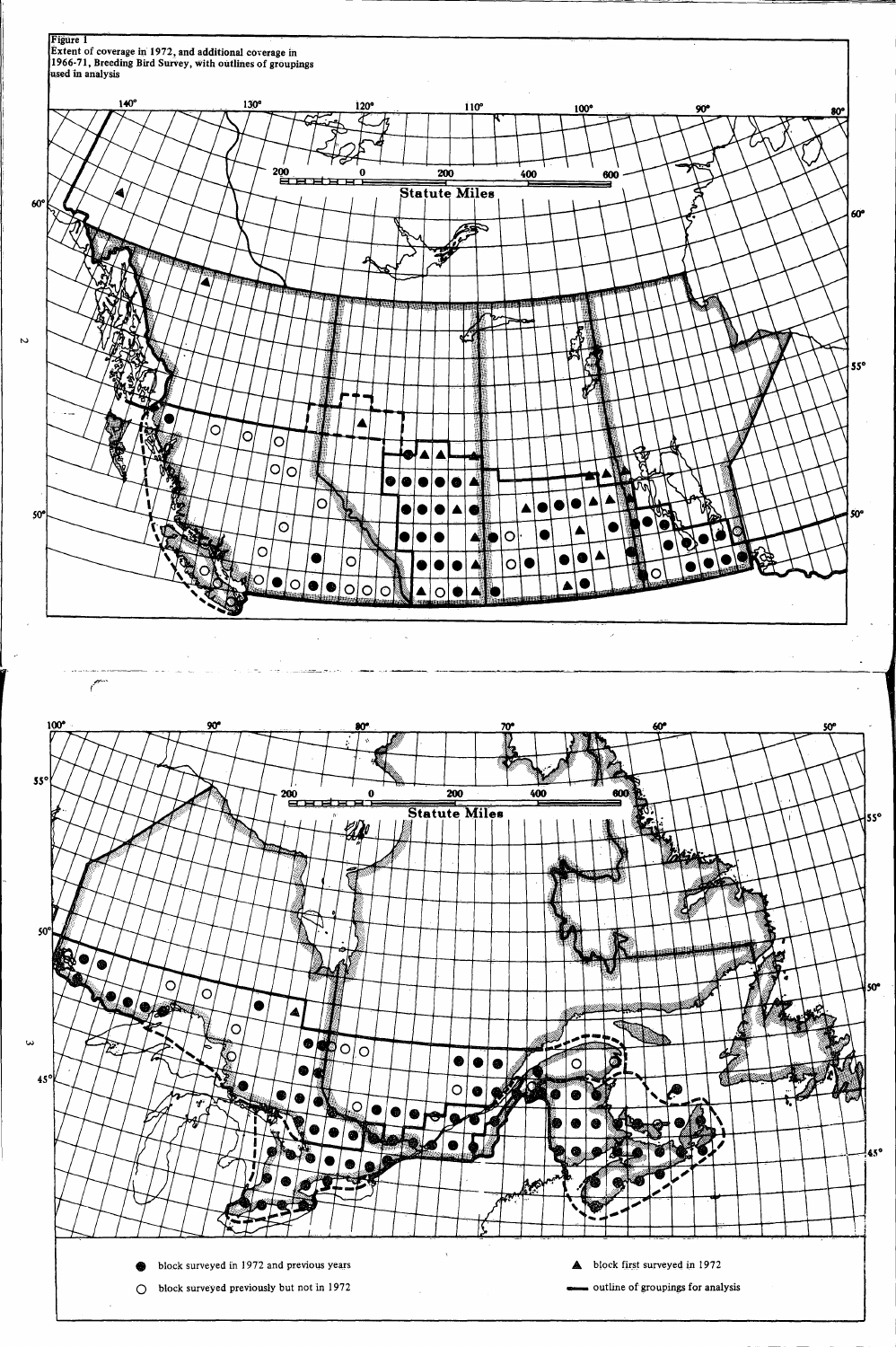### Grouping of routes for analysis

Except for southern Ontario and southern Quebec, which are largely agricultural, the groupings used (Fig. 1) are based on the need for samples large enough for analysis more than on the uniformity of the areas sampled. The Maritimes form a compact area, and their heterogeneity is on a very fine scale. Most routes contain examples of several different habitats, although forests predominate. Except for a few routes in the Alberta parklands, nearly all routes surveyed in the Prairie Provinces show a predominance of open country, even though the region extends through nearly 20 degrees of longitude compared to 14 for southern Ontario and Quebec, and 9 for the Maritimes.

The central Ontario and Quebec region extends through 31 degrees of longitude, from the Manitoba border to the Gaspé peninsula, with habitats as diverse as rich broad-leafed forests near Georgian Bay, humid boreal forest in the Laurentides Park, poor farmland in the Clay Belt, and even some prairie-edge shrubland near Lake of the Woods. Ideally this region should be broken into several sections, but the number of routes surveyed annually does not allow separate analysis of these subsamples. However, many species occur in all parts of this region, since most birds are tied only to a broad type; for example, Red-eyed Vireos are found abundantly in southern maple woods and in poplar stands farther north, since both are predominantly broad-leafed forest habitats. With this example in mind, we have taken a fresh look at southern British Columbia, where the diverse habitats had earlier discouraged formation of a large grouping. Here too, despite the habitat variations between humid Coast Forest, open ponderosa pine forest in the dry southern interior, and boreal spruce, pine, and poplar forests from the Cariboo northwards, many of the bird species are common throughout. There is thus no insuperable objection to combining routes from all the southern half of British Columbia in one region, which spans only 15 degrees in longitude and 6 in latitude. Inclusion of routes in the mountains and forests of western Alberta in this region would assist in securing an adequate sample. Results of the only survey in the Peace River district suggest that this area belongs with the other Alberta parkland routes, but more data are needed.

Finally, we have received a few enquiries about routes in Newfoundland. We have not encouraged this idea, since there seems no prospect that surveys made there could suffice for separate analysis. Inclusion of Newfoundland routes with the Maritimes would greatly increase the heterogeneity of that well-surveyed region. Newfoundland habitats and bird faunas probably have more in common with those of the Gaspe peninsula and the Lake St. John area in eastern Quebec than with the Maritimes, but few people would advocate combining Newfoundland surveys with those of that distant region. Unless the results can be used locally, we believe that the effort in Newfoundland would be better spent on other projects, such as nest records, individual species studies, or census plots.

### Changes observed

The sampling and analysis procedures of the Breeding Bird Survey in Canada have been critically examined by the Bio-

metrics Section of CWS. They concluded that the sampling was adequate, given the problems of finding suitable observers in many areas, but that the analysis previously used did not take full advantage of the stratification included in the sampling plan. Accordingly, all past analyses, as well as the 1971-72 comparisons here reported for the first time, have been reworked using a procedure adapted for this purpose by John Smith (outlined in Appendix 1). The results for the past years do not differ sufficiently from those previously published to warrant repetition in full. However, the index numbers for all years, with indications of significant changes, are given for the Maritimes (7 years data) (Table 11) and for southern Ontario and Quebec (5 years data) (Table 12). Similar tables will be included in subsequent reports for. the other regions, once five or more vears data are available.

The number of changes shown to be significant by the new procedure is markedly greater than before, averaging about six species per year per region. At the 95 per cent probability level, about two species per year per region (1 in 20) might show this degree of change by chance. In most years, the numbers of species showing significant increases and decreases were approximately equal. The conspicuous exceptions were in the Maritimes in  $1967 - 8$  decreases vs. 1 increase, and in central Ontario and Quebec both in 1971 - 1 decrease vs. 8 increases, and  $1972 - 7$  decreases vs. 2 increases. Unusually wet, cold weather was certainly involved in the vears and areas when decreases predominated. The groups affected in the Maritimes were insectivorous forest species or early-nesting birds. The insectivorous species were all back to their 1966 index levels by 1969 or 1970, but the other species  $=$  Räven, Crow, and Song Sparrow  $-$  have not vet regained this level. The Song Sparrow sustained another significant decrease in 1972 and is now at its lowest index to date.

No species vet shows a decrease sustained throughout the period of surveys (where 5 or more years data are available). Flicker, Grackle, and Junco in the Maritimes showed their two lowest indexes in the past two years, as did Veery in southern Ontario and Quebec. The apparent increase in Evening Grosbeaks from 1966 to 1971 in the Maritimes was perhaps reversed in 1972. Other species showing their two highest indexes in the last two years included, in the Maritimes. Snipe: Nashville, Magnolia, and Chestnut-sided Warblers, and Redstart; Red-winged Blackbird; and Purple Finch; and in southern Ontario and Quebec. Mourning Dove. Robin, Warbling Vireo, Bobolink, Red-winged Blackbird, and Vesper Sparrow.

However, sustained increases in the indices are less likely to represent real changes, as well as being less alarming, than decreases, since the method of comparison involves a tendency towards increase which will have to be allowed for in long-term trend analyses. Nearly all observers detect more birds in their second and subsequent years of surveying routes than in the first year, if they had no previous experience with the method. Deterioration (in hearing or sight) among older observers is much more gradual. Whenever an observer is replaced, that route is omitted from comparisons in that year, but will usually show increases in the following vear, unless it was taken over by a previously experienced

observer. Although this change, of perhaps only one or two per cent per year, can be neglected in year-to-year comparisons (after the first year of surveys in a region), it will accumulate over 10 years to give an index level 10 to 20 per cent higher than at the start. This problem, with other aspects of long-term trend analysis of these data, is being studied by the CWS Biometrics Section.

The year 1972 was characterized by cold, wet weather in most parts of the northern hemisphere, including Canada. The Breeding Bird Survey documented a number of apparent changes in response to this, particularly in central Ontario and Quebec where two surveys made on June 10, 1972, experienced below-freezing weather throughout! However, suggestions have been made (B.T.O. News, No. 54, 1972; H.R. Ouellet, pers. comm.) that much of the apparent decrease was in song only, that the birds were present and breeding successfully but silently. One obvious exception to this was the decrease in Purple Martins in southern Ontario and Quebec, which has been shown (American Birds, 26(5), 1972) to have been real. For the others, 1973 will give a better indication.

Inevitably, a number of changes found to be significant are real only for the area sampled, since the species are not uniformly or randomly distributed. This is obvious with water birds, which make up a relatively large proportion of those analysed in the Prairie Provinces, and with flocking birds such as gulls, swallows, blackbirds, and Evening Grosbeaks. The method is applicable mainly to solitary-nesting land birds, which includes most of our song birds as well as a number of other groups.

#### **Acknowledgements**

Again in 1972, our volunteer helpers carried out most of these surveys, and their enthusiasm has ensured the continuance of this project. Without trend data such as are being derived from these surveys, we have no sound base upon which to recommend management plans to ensure the continued well-being of our bird populations. We thank everyone who has helped with these surveys at any time, including John Smith, who devised the analysis method, and Carol Ann Lowrey, who spent many hours recalculating all the data from past years. The regional co-ordinators earned special thanks for organizing coverage, and in many cases carrying out one or several surveys themselves. Their addresses are given below.

Newfoundland Dr. L.M. Tuck, Canadian Wildlife Service, Room 611, Sir Humphrey Gilbert Bldg., St. John's

New Brunswick, Nova Scotia Prince Edward Island Mr. David Christie, Curator, Natural Science, The New Brunswick Museum, Saint John

Ouebec Club des Ornithologues de Quebec, 8191, avenue du Zoo, Orsainville, Ouebec 7

Ontario Dr. J. Murray Speirs. 1815 Altona Road. Pickering

Manitoba Mr. H.W. Copland, Manitoba Museum of Man & Nature, 190 Rupert Avenue, Winnipeg, R3B ON2

Saskatchewan Mr. Frank Brazier. 2657 Cameron Street, Regina, S4T 2W5

Alberta Mr. Jack L. Park, 10236 - 70 Street, Edmonton T6A 2T4

**British Columbia** (temporarily) Dr. A.J. Erskine Canadian Wildlife Service Ottawa, Ontario K1A OH3

Appendix 1: Statistical analysis of yearly changes Formation of the estimate of change and its standard error The sample design is stratified random, as described in Robbins and Van Velzen (1967). Degree blocks are the strata, with randomly chosen routes within each. In some coastal areas where degree blocks consist mainly of water, two or more were combined to form a single stratum. Several routes were chosen within each degree block but, as will be discussed later, in some areas very few are covered in the survey.

To measure the change in a particular species between two successive years, the following quantity was used:

 $R = (\overline{Y} - \overline{X})/\overline{X}$  where

 $\overline{X}$  = mean no. of birds/route in the 1st year, and

 $\overline{Y}$  = mean no. of birds/route in the 2nd year.

Hence  $100 \times R$  is the percentage increase in the number of birds observed in the second year over that in the first. The means,  $\overline{X}$  and  $\overline{Y}$ , are averages of the birds observed on each route weighted according to the area the route represents, i.e.,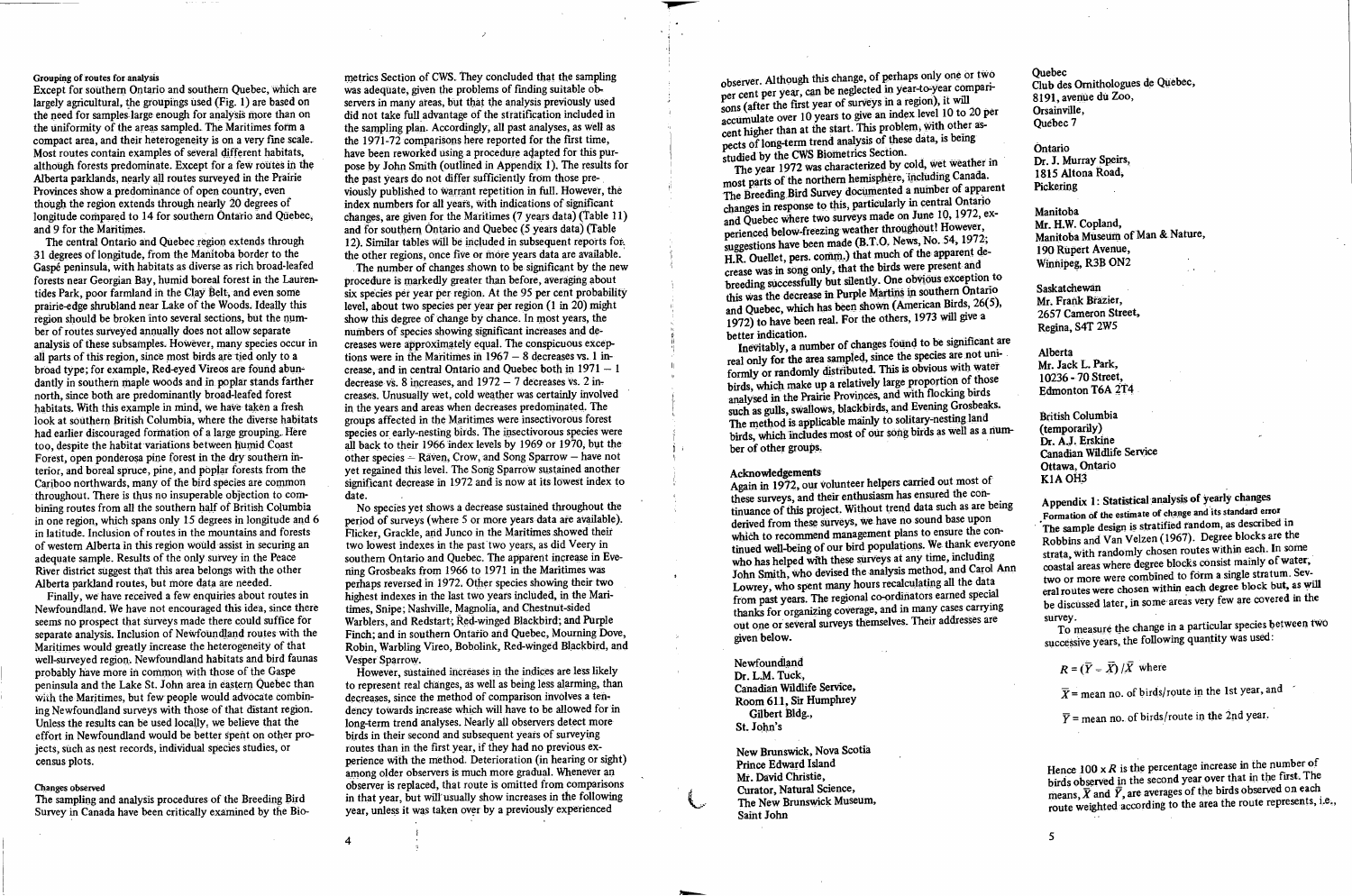$(1/A)\sum_{i} \sum_{j} a_{ij} X_{ij}$ 

 $= (1/A)\sum_i \sum_i a_{ij} Y_{tj}$  where

- $=$  no. of birds observed on the *j*th route in the ith degree block in the 1st year
- $\bar{Y}_{ii}$  $=$  no. of birds observed on the *j*th route in the ith degree block in the 2nd year
- area represented by (also called the 'weight')  $a_{ii}$ the jth route in the ith degree block, and

$$
A = \sum_{i} \sum_{j} a_{ij}
$$

Since the routes are randomly chosen within strata,  $a_{ij}$  is the same for all routes within a given stratum, i.e.,  $a_{ij} = a$ (area of the *i*th stratum) / (number of routes in the  $\tilde{i}$ th  $strain$ ).

The variance of  $R$  is estimated by using the variance formula of a ratio (see Kendall and Stuart, 1963:232).

$$
\text{var } R = (\overline{Y}/\overline{X})^2 \left[ (\text{var } \overline{Y}) / \overline{Y}^2 + (\text{var } \overline{X}) / \overline{X}^2 \right]
$$
  
\n
$$
- 2\text{cov}(\overline{X}, \overline{Y}) / \overline{X} \overline{Y} \right] \text{ where}
$$
  
\n
$$
\text{var } X = (1/A^2) \sum_i a_i^2 (\sum X_{ij}^2 - n_i \overline{X}_i^2) / [n_i(n_i - 1)]
$$
  
\n
$$
\text{var } \overline{Y} = (1/A^2) \sum_i a_i^2 (\sum Y_{ij}^2 - n_i \overline{Y}_i^2) / [n_i(n_i - 1)]
$$
  
\n
$$
\text{cov}(X, Y) = (1/A^2) \sum_i a_i^2 (\sum X_{ij} Y_{ij} - n_i \overline{X}_i \overline{Y}^2) / [n_i (n_i - 1)]
$$
  
\n
$$
\hat{n} = \text{no. of comparable routes in the ith stratum
$$

$$
\overline{X}_i = \sum_j X_{ij}/n_i
$$
\n
$$
\overline{Y}_i = \sum_j Y_{ij}/n_i
$$

These are the variance and covariance formulae for weighted means in a stratified random sample (see Cochran, 1963: chapter 5).

Modifications required by noncoverage or incomparability of routes In many cases, especially in the Prairies and central Ontario and Quebec, there are one or no routes in a stratum which are comparable between the two successive years for which we wish to measure the change. In this case the variance expressions given above are invalid. To circumvent this problem several strata are 'collapsed' to form one larger stratum in which there are at least two comparable routes.

Then, var  $R$  is calculated as though all the comparable routes  $(n_i$  of them) were chosen at random within the large stratum. This will generally tend to overestimate the variance. To minimize this effect, strata were combined which were as similar as possible with respect to breeding bird habitat. On the prairies where routes are very sparse, degree blocks were collapsed into strata roughly following ecological boundaries. Further, in comparing different pairs of years, strata may be

collapsed into different groups depending upon which routes are comparable.

There are practical limitations to collapsing strata. For example, two routes might be in one degree block (each with a weight of 1/2 degree block), while in a collapsed stratum 3 routes might represent 21 degree blocks (each with a weight of 7 degree blocks). In this case the large weight of the latter routes completely overshadows the small weight of the former and leads to a large variance. To reduce this effect it was arbitrarily decided to set a maximum weight of 2.5 degree blocks for a route even though this meant some of the degree blocks were not accounted for. This leads to a bias, but is probably the lesser of two evils.

# **Confidence limits**

The 95 per cent limits given for  $R$  are two standard deviations on each side of the estimate. This tacitly assumes that  $R$  is normally distributed. This is a reasonable approximation in view of the fact that the coefficients of variation of  $\overline{X}$  and  $\overline{Y}$  are generally much less than one and  $\overline{X}$  and  $\overline{Y}$  are themselves approximately normal.

#### References

6

Cochran, W.G. 1963. Sampling Techniques, 2nd ed. John Wiley and Sons, Inc., New York.

Kendall, M.G., and A. Stuart. 1963. The Advance Theory of Statistics. Vol. I. Hafner Publishing Co., New York.

Robbins, C.S., and W.J. Van Velzen, 1967. The Breeding Bird Survey 1966. U.S. Dept. Int. Fish Wildl. Serv., Bur. Sport Fish. Wildl. Spec. Sci. Rep. - Wildl. No. 102.

#### Table 1

Number of Breeding Bird Survey routes completed in each province, 1966-72, excluding duplicate coverages and non-random routes. No surveys have been made in Newfoundland in any year

|                        |    | Number of routes surveyed |     |     |     |      |              |  |  |  |  |
|------------------------|----|---------------------------|-----|-----|-----|------|--------------|--|--|--|--|
| Province               |    | 1966 1967 1968 1969 1970  |     |     |     | 1971 | 1972         |  |  |  |  |
| P.E.I.                 | 2  | 4                         | 4.  | 4   | З   | 2    | 2            |  |  |  |  |
| N.S.                   | 16 | 20                        | 20  | 20  | 20  | 21   | 23           |  |  |  |  |
| N.B.                   | 15 | $-19$                     | 22  | 23  | 23  | 24   | 24           |  |  |  |  |
| Que.                   | 3  | 7                         | 17  | 20  | 33  | 25   | 28           |  |  |  |  |
| Ont.                   |    | 4                         | 41  | 40  | 47  | 53   | 47           |  |  |  |  |
| Man.                   |    | 11                        | 11  | 12  | 11  | 11   | 14           |  |  |  |  |
| Sask.                  |    |                           | 3   | 6   | 11  | 13   | $20^{\circ}$ |  |  |  |  |
| Alta.                  |    |                           | 5   | 7   | 11  | 17   | 27           |  |  |  |  |
| <b>B.C.</b>            |    |                           | 16  | 16  | 17  | 12   | 8            |  |  |  |  |
| <b>Yukon Territory</b> |    |                           |     |     |     |      | 1            |  |  |  |  |
| Total                  | 36 | 65                        | 139 | 148 | 176 | 178  | 194          |  |  |  |  |

#### Table 2

The 20 species recorded in greatest numbers in the Breeding Bird Survey, Maritime Provinces, 1972; the mean number of each per route; and the percentage of routes on which they were found. Fortynine routes were surveyed, with a mean of 897 birds noted per route

| Species                   | Mean number<br>per route | % of 49<br>routes |
|---------------------------|--------------------------|-------------------|
| Robin                     | 62.8                     | 100               |
| White-throated Sparrow    | 58.9                     | 100               |
| <b>Herring Gull</b>       | 46.3                     | 65                |
| <b>Starling</b>           | 46.2                     | 94                |
| Evening Grosbeak          | 38.7                     | 61                |
| Common Crow               | 36.3                     | 96                |
| Song Sparrow              | 29.6                     | 100               |
| Common Grackle            | 28.2                     | 98                |
| <b>Barn Swallow</b><br>c. | 26.4                     | 100               |
| Swainson's Thrush         | 23.8                     | 94                |
| Yellowthroat              | 23.7                     | 100               |
| Red-winged Blackbird      | 23.6                     | 100               |
| <b>Bank Swallow</b>       | 18.7                     | 76                |
| Ruby-crowned Kinglet      | 18.3                     | 92                |
| American Redstart         | 18.2                     | 92                |
| Magnolia Warbler          | 18.2                     | 84                |
| Bobolink                  | 18.0                     | 84                |
| Tree Swallow              | 17.9                     | 100               |
| Traill's Flycatcher       | 16.4                     | 98                |
| House Sparrow             | 16.2                     | 82.               |

#### Table 3

 $\overline{\mathcal{L}}$ 

The 20 species recorded in greatest numbers in the Breeding Bird Survey, central Ontario and central Ouebec, 1972; the mean number of each per route; and the percentage of routes on which they were found. Thirty-eight routes were surveyed, with a mean of 698 noted per route

| <b>Species</b>          | Mean number<br>per route | $%$ of 38<br>routes |
|-------------------------|--------------------------|---------------------|
| White-throated Sparrow  | 58.7                     | 100                 |
| <b>Starling</b>         | 45.7                     | 92.                 |
| Robin                   | 32.0                     | 100                 |
| Red-eyed Vireo          | 29.4                     | 97                  |
| Veery                   | 28.4                     | 73                  |
| Common Crow             | 27.8                     | 100                 |
| Song Sparrow            | 24.5                     | 97                  |
| Ovenbird                | 22.2                     | 97                  |
| Red-winged Blackbird    | 20.1                     | 84                  |
| Yellowthroat            | 18.6                     | 97                  |
| Savannah Sparrow        | 18.5                     | 81                  |
| Swainson's Thrush       | 15.7                     | 81                  |
| Chestnut-sided Warbler  | 15.4                     | 89                  |
| Barn Swallow            | 14.7                     | 78                  |
| <b>Chipping Sparrow</b> | 14.7                     | 97                  |
| <b>Bank Swallow</b>     | 13.6                     | 51                  |
| Common Grackle          | f.<br>13.5               | 89                  |
| Bobolink                | 12.3                     | 57                  |
| Tree Swallow            | 12.0 <sub>1</sub>        | 95                  |
| Nashville Warbler       | 10.7                     | 84                  |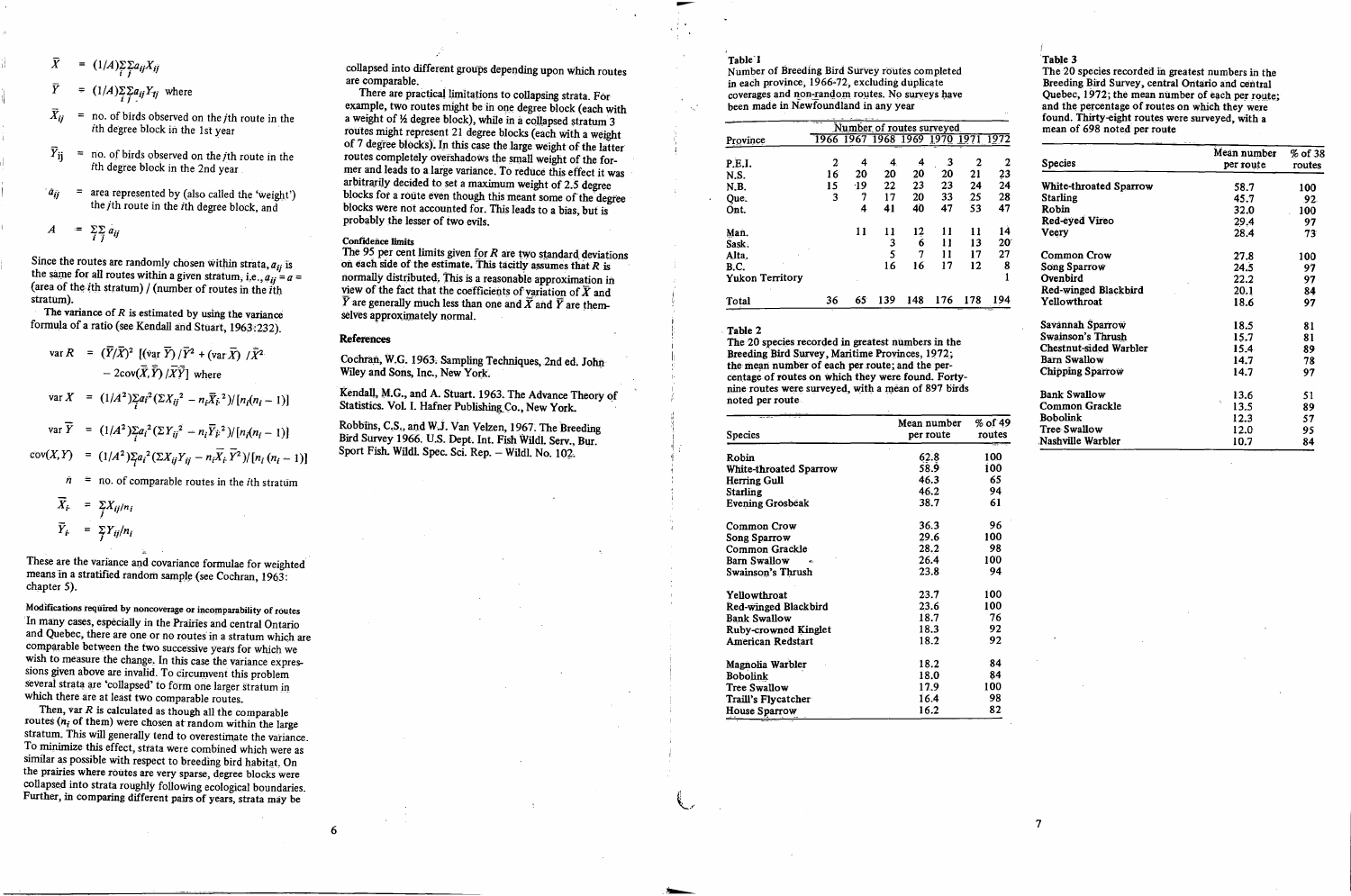The 20 species recorded in greatest numbers in the Breeding Bird Survey, southern Ontario and southern Quebec, 1972; the mean number of each per route; and the percentage of routes on which they were found. Thirty-seven routes were surveyed, with a mean of 1165 birds noted per route

|                      | Mean number                      | $%$ of 37 |
|----------------------|----------------------------------|-----------|
| Species              | per route.                       | routes    |
| Red-winged Blackbird | 187.7                            | 100       |
| Starling             | 155.8<br>r                       | 100       |
| Common Grackle       | 93.4                             | 100       |
| House Sparrow        | 70.3                             | 100       |
| Robin                | 58.0                             | 100       |
| Savannah Sparrow     | 55.5                             | 100       |
| <b>Common Crow</b>   | 49.6                             | 100       |
| <b>Bobolink</b>      | 46.5                             | 100       |
| Song Sparrow         | 40.0                             | 100       |
| Barn Swallow         | 36.7                             | 100       |
| Eastern Meadowlark   | 28.9                             | 95        |
| Brown-headed Cowbird | 25.0                             | 100       |
| American Goldfinch   | 21.7                             | 100       |
| <b>Bank Swallow</b>  | 21.3                             | :59       |
| Killdeer             | 1.8.6                            | 100       |
| Chipping Sparrow     | 17.2                             | 97        |
| Rock Dove            | 15.8                             | 81        |
| <b>Mourning Dove</b> | 13.0                             | 84        |
| Tree Swallow         | 12.0                             | 92        |
| Yellowthroat         | 10.1<br><b>Contract Contract</b> | 92        |

## Table 5

 $8$ 

The 20 species recorded in greatest numbers in the Breeding Bird Survey, Prairie Provinces, 1972; the mean number of each per route; and the percentage of routes on which they were found. Sixty-one routes were surveyed, with a mean of 852 birds noted per route.

| <b>Species</b>             | Mean number<br>per route | $%$ of 61<br>routes |
|----------------------------|--------------------------|---------------------|
|                            |                          |                     |
| Red-winged Blackbird       | 76.4                     | 100                 |
| Franklin's Gull            | 53.3                     | 59                  |
| Common Crow                | 43.4                     | 97                  |
| Western Meadowlark         | 43.0                     | 88                  |
| House Sparrow              | 40.8                     | 97                  |
| Horned Lark                | 39.8                     | 77                  |
| Mallard                    | 33.6                     | 84                  |
| Clay-coloured Sparrow      | 29.5                     | 97                  |
| Brewer's Blackbird         | 26.5                     | 98                  |
| <b>Starling</b>            | 23.0                     | 82                  |
| Savannah Sparrow           | 21.9                     | 95                  |
| Song Sparrow               | 19.6                     | 85                  |
| <b>Cliff Swallow</b>       | 17.8                     | 33                  |
| Brown-headed Cowbird       | 17.6                     | 84                  |
| <b>Vesper Sparrow</b>      | 17.0                     | 85                  |
| Barn Swallow               | 15.6                     | 97                  |
| <b>Black-billed Magpie</b> | 15.2                     | 95                  |
| Yellow-headed Blackbird    | 13.8                     | 49                  |
| House Wren                 | 13.1                     | 82                  |
| Lark Bunting               | 12.5                     | 21                  |

# Table 6

The 20 species recorded in greatest numbers in the Breeding Bird Survey, British Columbia and Yukon Territory, 1972; the mean number of each per route; and the percentage of routes on which they were<br>found. Nine routes were surveyed, with a mean of 638 birds noted per route

| Species                                 | Mean number<br>per route | % of 9<br>routes |
|-----------------------------------------|--------------------------|------------------|
|                                         | 75.4                     | 67               |
| Starling                                |                          | 100              |
| Robin                                   | 50.7                     |                  |
| Brewer's Blackbird                      | 41.1                     | 67               |
| Swainson's Thrush                       | 31.0                     | 89               |
| Crows*                                  | 27.0                     | 78               |
| Pine Siskin                             | 19.2                     | 78               |
| Brown-headed Cowbird                    | 18.5                     | 67               |
| Red-winged Blackbird                    | 16.1                     | 78               |
|                                         | 15.4                     | 67               |
| Barn Swallow                            | 14.9                     | 67               |
| Red-eyed Vireo                          |                          |                  |
| Juncost                                 | 14.4                     | 100              |
| Chipping Sparrow                        | 14.4                     | 67               |
| Tree Swallow                            | 12.4                     | 89               |
| Violet-green Swallow                    | 11.2                     | 56               |
| Yellow Warbler                          | 9.7                      | 78               |
| <b>Black Swift</b>                      | 9.7                      | 22               |
| Audubon's Warbler                       | 9.0                      | 67               |
|                                         | 9.0                      | 44               |
| American Goldfinch                      | 8.3                      | 56               |
| Cliff Swallow<br>MacGillivray's Warbler | 8.1                      | 67               |

\* The Common Crow and the North-western Crow are combined here.

+ The Slate-colored Junco and the Oregon Junco are combined here.

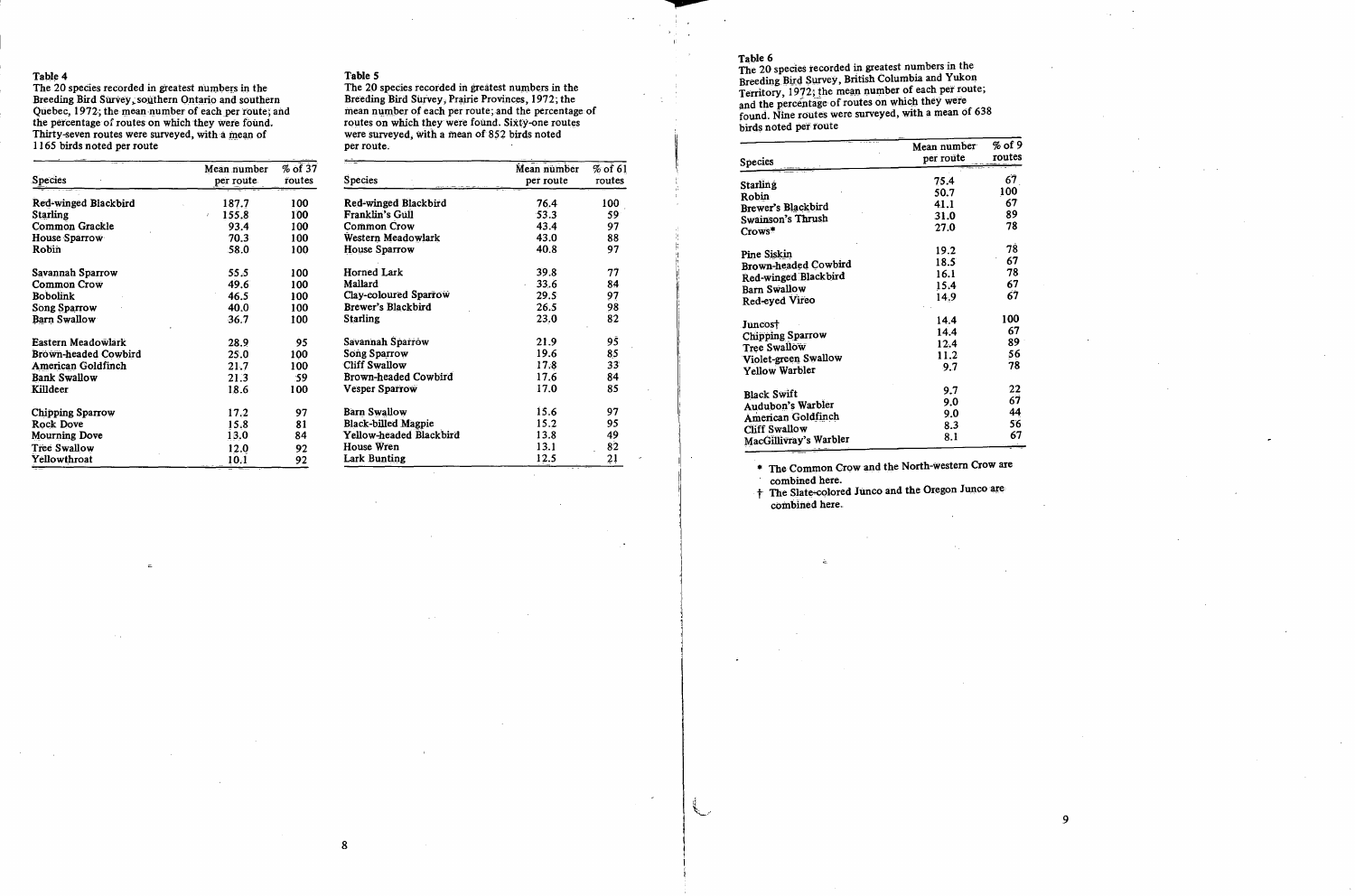Changes in bird population samples for 41<br>comparable routes, Breeding Bird Suryey,<br>Maritimes, 1971-72

| Species                     |               | Weighted mean<br>number of birds<br>per route |                                                  | % change (italics) with 95%<br>confidence limits |                                           |  |
|-----------------------------|---------------|-----------------------------------------------|--------------------------------------------------|--------------------------------------------------|-------------------------------------------|--|
|                             | <u> 1971 </u> | 1972                                          |                                                  |                                                  |                                           |  |
| Common Snipe                | 5.38          | 4.94                                          |                                                  |                                                  |                                           |  |
| Herring Gull                | 38.96         | 62.54                                         | $-42$                                            | - 8                                              | $+26$                                     |  |
| Yellow-shafted Flicker*     | 3.43          |                                               | $-65$                                            | $+60$                                            | $+185$                                    |  |
| Yellow-bellied Sapsucker*   | 8.13          | 1.69                                          | - 63                                             | -57                                              | $-39$                                     |  |
| Traill's Flycatcher         | 17.49         | 5.55<br>16.97                                 | $-57$<br>$\div$ 17                               | $-32$<br>$-3$                                    | $\blacksquare$<br>$\overline{7}$<br>$+11$ |  |
| Least Flycatcher            | 4.94          |                                               |                                                  |                                                  |                                           |  |
| <b>Tree Swallow</b>         | 21.29         | 4.80                                          | $-24$                                            | - 3                                              | $+18$                                     |  |
| <b>Bank Swallow</b>         | 24.91         | 19.14                                         | $-33$                                            | $\cdot$ 10                                       | $+13$                                     |  |
| <b>Barn Swallow</b>         |               | 18.15                                         | $-65$                                            | $-27$                                            | $+11$                                     |  |
| Blue Jay                    | 23.37         | 25.74                                         | - 5                                              | $+10$                                            | $+25$                                     |  |
|                             | 5.23          | 4.05                                          | $-67$                                            | $-22$                                            | $+23$                                     |  |
| Common Raven                | 9.26          | 9.19                                          | $-30$                                            | - 1                                              | $+28$                                     |  |
| Common Crow                 | 34.83         | 39.16                                         | $\overline{7}$<br>4                              | $+12$                                            |                                           |  |
| Winter Wren                 | 4.86          | 4.99                                          | $-21$                                            | $+3$                                             | $+31$                                     |  |
| Robin                       | 64.26         | 60.29                                         | $-13$                                            |                                                  | $+27$                                     |  |
| Hermit Thrush               | 8.93          | 8.99                                          | $-24$                                            | - 6<br>$+1$                                      | $\ddot{}$<br>$\blacksquare$<br>$+26$      |  |
| Swainson's Thrush           | 17.90         | 21.23                                         |                                                  |                                                  |                                           |  |
| Veerv                       | 5.25          | 5.86                                          | - 17                                             | $+19$                                            | $+ 55$                                    |  |
| Ruby-crowned Kinglet *      | 14.30         |                                               | 20<br>$\blacksquare$                             | $+11$                                            | $+42$                                     |  |
| <b>Starling</b>             | 43.80         | 16.58                                         | $\mathbf{r}$<br>+                                | $+16$                                            | $+30$                                     |  |
| Red-eyed Vireo*             |               | 43.53                                         | $-16$                                            | - 1                                              | $+ 14$                                    |  |
|                             | 11.35         | 13.99                                         | $\ddot{}$<br>$\overline{\mathbf{4}}$             | $+23$                                            | $+ 42$                                    |  |
| Nashville Warbler           | 7.33          |                                               |                                                  |                                                  |                                           |  |
| Yellow Warbler              | 10.91         | 7.63                                          | - 14                                             | $+4$                                             | $+22$                                     |  |
| Magnolia Warbler            | 17.18         | 12.67                                         | - 1<br>$\blacksquare$                            | $+16$                                            | $+33$                                     |  |
| <b>Black-throated Green</b> |               | 17.66                                         | $-11$<br>÷                                       | $+3$                                             | $+17$                                     |  |
| Warbler*                    | 5.91          | 7.14                                          | 6                                                |                                                  |                                           |  |
| Chestnut-sided Warbler      | 6.95          | 8.40                                          | ÷.<br>$\overline{\phantom{0}}$<br>$\overline{2}$ | $+21$<br>$+21$                                   | $+36$<br>$+ 44$                           |  |
| Ovenbird*<br>$\mathbf{c}$   | 8.68          | 11.51                                         |                                                  |                                                  |                                           |  |
| Yellowthroat                | 22.12         |                                               | $+15$                                            | $+33$                                            | $+51$                                     |  |
| American Redstart           | 17.97         | 22.05<br>17.98                                | $-10$                                            | 0                                                | $+10$                                     |  |
| House Sparrow               | 16.89         |                                               | $-23$                                            | 0                                                | $+ 23$                                    |  |
| Bobolink*                   | 11.33         | 15.43<br>14.55                                | 29<br>$\blacksquare$<br>$\ddot{}$<br>6           | - 9<br>$+28$                                     | $+11$<br>$+50$                            |  |
| Red-winged Blackbird*       |               |                                               |                                                  | $\mathcal{L}$                                    |                                           |  |
| Common Grackle              | 17.68         | 21.02                                         | $+$<br>3                                         | $+19$                                            | $+35$                                     |  |
| Brown-headed Cowbird        | 25.84         | 27.95                                         | 3                                                | $+ 8$                                            | + 19                                      |  |
| Evening Grosbeak            | 6.01          | 5.53                                          | $-36$                                            | $-8$                                             | $+20$                                     |  |
| Purple Finch                | 17.66         | 15.98                                         | $-46$                                            | - 9                                              | $+28$                                     |  |
|                             | 10.44         | 8.95                                          | $-34$                                            | $-14$                                            | $+ 6$                                     |  |
| American Goldfinch          | 14.48         | 13.22                                         | $-34$                                            | - 9                                              |                                           |  |
| Savannah Sparrow            | 12.70         | 12.82                                         | $-22$                                            | $+1$                                             | $+16$                                     |  |
| Slate-coloured Junco        | 12.96         | 13.53                                         | $-11$                                            | $+4$                                             | $+24$                                     |  |
| Chipping Sparrow            | 7.64          | 7.91                                          | 33                                               |                                                  | $+19$                                     |  |
| White-throated Sparrow      | 52.74         | 56.45                                         | $\boldsymbol{2}$                                 | $+3$<br>$+ 7$                                    | $+39$                                     |  |
| Song Sparrow*               | 31.07         |                                               |                                                  |                                                  | $+16$                                     |  |

Change at least 95 per cent significant.

 $\overline{\phantom{a}}$ 

L

Table 8<br>Changes in bird population samples for 19 comparable<br>routes, Breeding Bird Survey, central Ontario and<br>central Quebec, 1971-72

| Species                                   | Weighted mean<br>number of birds |               | % change (italics) with 95%<br>confidence limits |                |                              |  |
|-------------------------------------------|----------------------------------|---------------|--------------------------------------------------|----------------|------------------------------|--|
|                                           | per route<br>1971                | 1972          |                                                  |                |                              |  |
| Killdeer                                  | 4.78                             | 5.97          | $-34$                                            | $+25$          |                              |  |
| Herring Gull*                             | 18.09                            | 4.27          | $-100$                                           | $-76$          | + 84                         |  |
| Yellow-shafted Flicker                    | 3.91                             | 4,58          | $-21$                                            | $+17$          | - 50                         |  |
| Yellow-bellied Sapsucker*                 | 4.37                             | 2.30          | $-77$                                            | $-47$          | $+56$                        |  |
| Traill's Flycatcher*                      | 13.03                            | 8.09          | $-50$                                            | $-38$          | - 18<br>$-26$                |  |
| Least Flycatcher                          | 10.65                            | 10.49         | - 18                                             | $-1$           | $+15$                        |  |
| Tree Swallow                              | 12.28                            | 11.36         | $-33$                                            | $-7$           | $+18$                        |  |
| <b>Bank Swallow</b>                       | 8.21                             | 15.12         | $-37$                                            | $+84$          | $+205$                       |  |
| <b>Barn Swallow</b>                       | 12.67                            | 13.65         | $-32$                                            | $+8$           | $+ 47$                       |  |
| Blue Jay*                                 | 5.54                             | 3.61          | $-61$                                            | $-35$          | - 9                          |  |
| Common Raven                              | 5.82                             | 3.35          | $-100$                                           | -42            | $+23$                        |  |
| Common Crow                               | 28.88                            | 33.07         | $-14$                                            | $+15$          | 43<br>$\ddot{}$              |  |
| Winter Wren                               | 8.52                             | 7.81          | $-29$                                            | -8             | $+12$                        |  |
| Robin<br><b>Hermit Thrush</b>             | 28.37<br>9.42                    | 30.46<br>8.29 | $-13$<br>$-49$                                   | $+ 7$<br>$-12$ | 28<br>$\ddot{}$<br>24<br>+   |  |
| Swainson's Thrush                         | 19.54                            | 20.03         | $-31$                                            | $+3$           | 36<br>$\ddot{}$              |  |
| Veery                                     | 25.62                            | 25.66         | $-32$                                            | 0              | $+33$                        |  |
| Ruby-crowned Kinglet                      | 10.41                            | 13.01         | $-30$                                            | $+25$          | $+80$                        |  |
| Cedar Waxwing*                            | 6.05                             | 3.70          | $-70$                                            | $-39$          | 8                            |  |
| <b>Starling</b>                           | 45.33                            | 53.53         | $-13$                                            | +18            | 49<br>∔                      |  |
| Red-eyed Vireo                            | 39.15                            | 33.89         | $-31$                                            | $-13$          | $\overline{\mathbf{4}}$<br>+ |  |
| Nashville Warbler                         | 16.65                            | 14.17         | $-48$                                            | -15            | +<br>-18                     |  |
| Yellow Warbler*                           | 5.58                             | 3.40          | $-67$                                            | $-39$          | -11                          |  |
| Magnolia Warbler*<br>Myrtle Warbler       | 8.35<br>4.79                     | 6.64<br>4.46  | $-37$<br>$-77$                                   | $-21$<br>$-.7$ | $\overline{4}$<br>63<br>ŧ    |  |
| Chestnut-sided Warbler*                   | 15.62                            | 11.73         | - 41                                             | -25            | 9                            |  |
| Ovenbird                                  | 20.95                            | 18.99         | $-21$                                            | - 9            | $\mathbf{3}$<br>+            |  |
| Mourning Warbler                          | 10.31                            | 10.52         | $-22$                                            | $+2$           | 26<br>$\ddot{}$              |  |
| Yellowthroat                              | 21.53                            | 19.27         | $-23$                                            | $-10$          | $\ddagger$<br>$\overline{2}$ |  |
| American Redstart                         | 7.74                             | 6.70          | - 45                                             | $-13$          | 18<br>$\ddot{}$              |  |
| House Sparrow*                            | 7.93                             | 12.08         | $+10$                                            | $+52$          | $+95$                        |  |
| <b>Bobolink</b>                           | 16.79                            | 15.80         | $-32$                                            | - 6            | $+21$                        |  |
| Red-winged Blackbird                      | 19.84                            | 20.59         | $-16$                                            | $+4$           | $+23$                        |  |
| Common Grackle                            | 9.83                             | 9.41          | $-35.$                                           | $-4$           | $+27$                        |  |
| Brown-headed Cowbird                      | 10.80                            | 10.15         | $-38$                                            | $-6$           | $+26$                        |  |
| Rose-breasted Grosbeak                    | 5.66                             | 5.11          | $-51$                                            | $-10$          | $+32$                        |  |
| Evening Grosbeak*                         | 13.81                            | 6.73          | $-80$                                            | -51            | $-23$                        |  |
| American Goldfinch*                       | 14.87                            | 8.31<br>22.37 | $-66$<br>$+19$                                   | $-44$<br>$+48$ | $-22$<br>$+ 77$              |  |
| Savannah Sparrow*<br>Slate-coloured Junco | 15.11<br>4.63                    | 6.98          | $-36$                                            | $+50$          | $+137$                       |  |
| Chipping Sparrow                          | 9.51                             | 11.97         | $\overline{4}$<br>÷.                             | $+26$          | $+56$                        |  |
| White-throated Sparrow                    | 57.63                            | 59.08         | $-18$                                            | $+3$           | $+23$                        |  |
| Song Sparrow                              | 22.89                            | 23.69         | $-17$                                            | $+3$           | $+24$                        |  |

\*Change at least 95 per cent significant.

 $10$ 

 $\sim$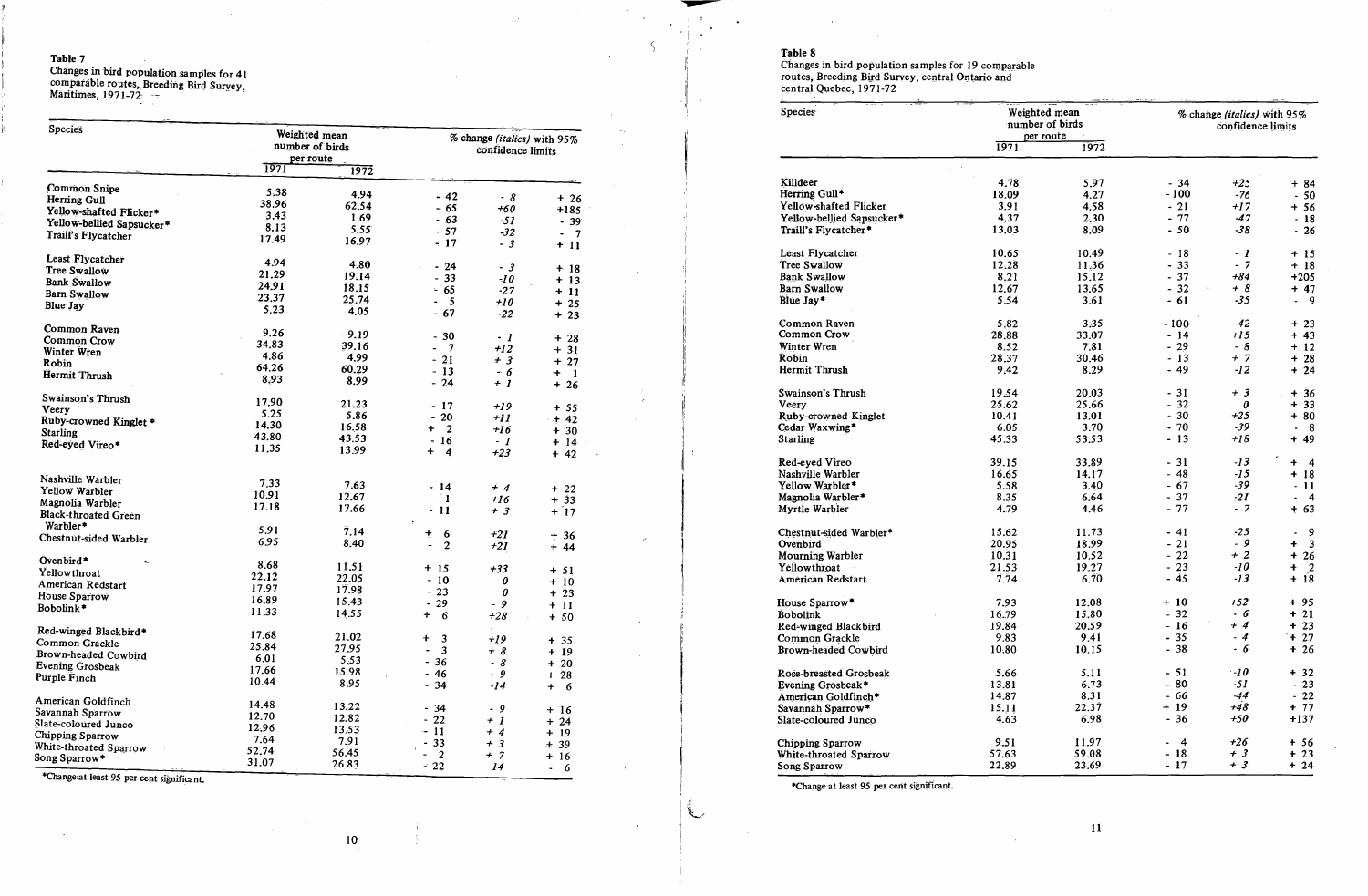Changes in bird population samples for 25 comparable<br>routes, Breeding Bird Survey, southern Ontario and<br>southern Quebec, 1971-72

| <b>Species</b>           |        | Weighted mean<br>number of birds<br>per route | % change (italics) with 95%<br>confidence limits |           |                                  |  |
|--------------------------|--------|-----------------------------------------------|--------------------------------------------------|-----------|----------------------------------|--|
|                          | 1971   | 1972                                          |                                                  |           |                                  |  |
| Killdeer                 | 17.25  | 18.35                                         |                                                  |           |                                  |  |
| Rock Dove                | 17.29  |                                               | $-13$                                            | $+6$      | $+26$                            |  |
| <b>Mourning Dove</b>     | 12.79  | 17.95                                         | $-54$                                            | $+4$      | $+62$                            |  |
| Yellow-shafted Flicker   | 5.73   | 14.24                                         | $-18$                                            | $+II$     | $+41$                            |  |
| Eastern Kingbird         | 7.58   | 5.99                                          | 29<br>$\overline{a}$                             | $+5$      | $+39$                            |  |
|                          |        | 8.00                                          | $-18$                                            | $+6$      | $+29$                            |  |
| Great Crested Flycatcher | 5.51   | 5.40                                          |                                                  |           |                                  |  |
| Eastern Wood Pewee       | 4.13   |                                               | $-26$                                            | $\cdot$ 2 | $+22$                            |  |
| Horned Lark              | 5.53   | 4.33                                          | 31<br>$\equiv$                                   | $+5$      | $+41$                            |  |
| Tree Swallow             | 8.38   | 4.94                                          | $-47$                                            | $-II$     | $+25$                            |  |
| Bank Swallow             | 35.67  | 11.21                                         | $-16$                                            | $+34$     | $+83$                            |  |
|                          |        | 26.20                                         | $-65$                                            | $-27$     | $+1,2$                           |  |
| <b>Barn Swallow</b>      | 33.41  |                                               |                                                  |           |                                  |  |
| Pürple Martin*           | 8.21   | 33.11                                         | - 16                                             | - 1       | $+ 14$                           |  |
| Blue Jay*                | 6.19   | 5.13                                          | $-63$                                            | $-37$     | $-12$                            |  |
| Common Crow              | 52.68  | 4.26                                          | $-58$                                            | $-31$     | $\overline{4}$<br>$\blacksquare$ |  |
| House Wren               | 4.10   | 49.11                                         | 25<br>$\blacksquare$                             | $-7$      | $+12$                            |  |
|                          |        | 4.95                                          | 3<br>$\overline{\phantom{0}}$                    | $+21$     | $+44$                            |  |
| Catbird                  | 4.59   | 4.01                                          |                                                  |           |                                  |  |
| Brown Thrasher           | 6.47   | 4.66                                          | - 42                                             | $-13$     | $+16$                            |  |
| Robin                    | 57.52  | 60.66                                         | - 61                                             | $-28$     | $+ 6$                            |  |
| Veery                    | 4.11   |                                               | $\overline{4}$<br>$\blacksquare$                 | $+5$      | $+14$                            |  |
| Cedar Waxwing*           | 7.61   | 3.73                                          | $-31$                                            | -9        | $+13$                            |  |
|                          |        | 4.52                                          | $-69$                                            | $-41$     | $-12$                            |  |
| <b>Starling</b>          | 148.23 | 166.09                                        |                                                  |           |                                  |  |
| Red-eyed Vireo           | 5.52   | 5.10                                          | - 13                                             | $+12$     | $+37$                            |  |
| Warbling Vireo           | 4.97   | 4.79                                          | $-44$                                            | - 8       | $+29$                            |  |
| Yellow Warbler*          | 9.21   | 6.52                                          | $-32$                                            | $-4$      | $+24$                            |  |
| Yellowthroat             | 8.86   |                                               | $= 55$                                           | $-29$     | $-3$                             |  |
|                          |        | 8.82                                          | $-16$                                            | 0         | $+15$                            |  |
| House Sparrow            | 63.35  | 69.89                                         |                                                  |           |                                  |  |
| <b>Bobolink</b>          | 53.31  | 51.38                                         | $\mathcal{A}$                                    | $+10$     | $+25$                            |  |
| Eastern Meadowlark       | 30.33  | 33.09                                         | $-19$                                            | $-4$      | $+12$                            |  |
| Red-winged Blackbird     | 142.79 | 198.93                                        | $-16$                                            | $+9$      | $+ 34$                           |  |
| Baltimore Oriole*        | 11.52  | 8.86                                          | $\overline{2}$<br>$\blacksquare$                 | $+39$     | $+81$                            |  |
|                          |        |                                               | $-38$                                            | $-23$     | - - 8                            |  |
| Common Grackle           | 113.68 | 103.63                                        |                                                  |           |                                  |  |
| Brown-headed Cowbird     | 25.90  | 23.98                                         | $-31$                                            | - 9       | $+13$                            |  |
| Rose-breasted Grosbeak   | 4.40   | 5.06                                          | $-25$                                            | $-7$      | $+10$                            |  |
| American Goldfinch       | 24.26  | 21.01                                         | $-17$                                            | $+1.5$    | + 47                             |  |
| Savannah Sparrow         | 42.80  | 51.59                                         | $-45$<br>$+2$                                    | $-13$     | $+ 18$                           |  |
|                          |        |                                               |                                                  | $+21$     | $+39$                            |  |
| Vesper Sparrow           | 8.84   | 8.97                                          | 21<br>$\blacksquare$                             | $+I$      |                                  |  |
| Chipping Sparrow*        | 12.46  | 15.82                                         | ÷<br>$\overline{7}$                              | $+27$     | $+24$                            |  |
| White-throated Sparrow*  | 4.83   | 6.13                                          | $\ddot{}$<br>$\overline{\mathbf{3}}$             | $+27$     | $+ 47$                           |  |
| Song Sparrow*            | 42.57  | 38.05                                         | $-22$                                            | $-11$     | $+50$<br>$\mathbf{0}$            |  |

\*Change at least 95 per cent significant.

 $\langle f \rangle$  .

 $\mathcal{L} = \mathcal{L}$ 

 $\bigcup$ 

 $\sqrt{2}$ 

Table 10<br>Changes in bird population samples for 29<br>comparable routes, Breeding Bird Survey, Prairie<br>Provinces, 1971-72

| Species                                                                        | Weighted mean<br>number of birds |       | % change (italics) with 95%<br>confidence limits    |        |                                    |  |
|--------------------------------------------------------------------------------|----------------------------------|-------|-----------------------------------------------------|--------|------------------------------------|--|
| Pintail*<br>American Coot*<br>Common Crow*<br>Red-eyed Vireo<br>Warbling Vireo | per route<br>1971                | 1972  |                                                     |        |                                    |  |
| Mallard                                                                        | 29.35                            | 26.27 | $-37$                                               | $-10$  | $+16$                              |  |
|                                                                                | 11.41                            | 7.14  | 68<br>$\blacksquare$                                | $-37$  | $\overline{7}$                     |  |
| <b>Blue-winged Teal</b>                                                        | 9.33                             | 7.54  | $-55$                                               | -19    | $+16$                              |  |
| Shoveler                                                                       | 3.94                             | 8.40  | $-100$                                              | $+113$ | $+401$                             |  |
| American Widgeon                                                               | 5.20                             | 5.77  | $-77$                                               | $+11$  | $+100$                             |  |
| Lesser Scaup                                                                   | 7.46                             | 5.75  | $-100$                                              | $-23$  | $+ 65$                             |  |
| Sora                                                                           | 4.37                             | 6.36  | $-43$                                               | +46    | $+134$                             |  |
|                                                                                | 17.41                            | 8.69  | 86<br>$\blacksquare$                                | $-50$  | $-14$                              |  |
| Killdeer                                                                       | 12.48                            | 12.41 | 16<br>÷                                             | $-1$   | $+15$                              |  |
| Ring-billed Gull                                                               | 7.11                             | 6.51  | 54<br>$\ddot{\phantom{1}}$                          | $-8$   | $+37$                              |  |
| Franklin's Gull                                                                | 20.96                            | 66.23 | $-65$                                               | $+216$ | +497                               |  |
| <b>Black Tern</b>                                                              | 11.61                            | 11.33 | 32<br>÷                                             | $-2$   | $+28$                              |  |
| Rock Dove                                                                      | 8.27                             | 7.42. | 52<br>$\Delta$                                      | $-10$  | $+31$                              |  |
| <b>Mourning Dove</b>                                                           | 8.65                             | 8.63  | 26<br>ä,                                            | 0      | $+26$                              |  |
| Yellow-shafted Flicker                                                         | 3.14                             | 2.93  | $-37$                                               | $-7$   | $+24$                              |  |
| Eastern Kingbird                                                               | 6.00                             | 5.99  | 26<br>÷                                             | 0      | $+25$                              |  |
| Least Flycatcher                                                               | 6.61                             | 6.04  | 31<br>$\blacksquare$                                | - 9    | $+14$                              |  |
| Horned Lark                                                                    | 51.49                            | 48.68 | 24                                                  | $-5$   | $+14$                              |  |
| Tree Swallow*                                                                  | 3.36                             | 6.32  | $+27$                                               | $+88$  | $+150$                             |  |
| Barn Swallow*                                                                  | 11.81                            | 16.24 | $+11$                                               | $+38$  | $+65$                              |  |
| Cliff Swallow                                                                  | 17.69                            | 24.92 | -100                                                | $+41$  | $+209$                             |  |
| <b>Black-billed Magpie</b>                                                     | 13.59                            | 16.68 | 9                                                   | $+23$  | $+.55$                             |  |
|                                                                                | 49.73                            | 43.36 | 24<br>$\blacksquare$                                | $-13$  | $\blacksquare$<br>à.               |  |
| House Wren                                                                     | 14.00                            | 14.26 | 25<br>$\blacksquare$                                | $+2$   | $+28$                              |  |
| Robin                                                                          | 12.11                            | 14.76 | $\overline{\mathbf{3}}$<br>$\overline{\phantom{0}}$ | $+22$  | $+ 47$                             |  |
| <b>Starling</b>                                                                | 30.63                            | 22.91 | $-71$                                               | $-25$  | $+20$                              |  |
|                                                                                | 4.80                             | 5.26  | 25<br>$\overline{\phantom{a}}$                      | + 9    | $+ 43$                             |  |
|                                                                                | 4.41                             | 3.88  | $-40$                                               | $-12$  | 16<br>$\ddot{}$                    |  |
| Yellow Warbler                                                                 | 8.44                             | 7.41  | 30<br>$\overline{\phantom{a}}$                      | $-12$  | $\sqrt{5}$<br>$\ddot{\phantom{1}}$ |  |
| Yellowthroat                                                                   | 3.81                             | 3.40  | 27<br>$\overline{\phantom{a}}$                      | $-11$  | 5<br>$\ddot{}$                     |  |
| House Sparrow*                                                                 | 37.89                            | 46.65 | $\overline{4}$<br>$\ddot{}$                         | +23    | $+ 42$                             |  |
| Western Meadowlark                                                             | 42.88                            | 41.27 | 18<br>$\blacksquare$                                | $-4$   | $+10$                              |  |
| Yellow-headed Blackbird*                                                       | 13.88                            | 10.10 | 51<br>$\Delta$                                      | $-27$  | $\overline{4}$<br>ä,               |  |
| Red-winged Blackbird*                                                          | 77.02                            | 90.82 | $\overline{7}$<br>$\ddot{}$                         | $+18$  | $+29$                              |  |
| <b>Baltimore Oriole</b>                                                        | 3.61                             | 3.41  | $-35$                                               | $-6$   | $+24$                              |  |
| Brewer's Blackbird                                                             | 26.57                            | 27.57 | $-36$                                               | + 4    | $+ 44$                             |  |
| Brown-headed Cowbird                                                           | 18.68                            | 17.37 | $-27$                                               | - 7    | $+13$                              |  |
| American Goldfinch                                                             | 6.17                             | 6.30  | 34                                                  | $+2$   | $+38$                              |  |
| Savannah Sparrow*                                                              | 14.93                            | 21.73 | $+22$                                               | +46    | $+69$                              |  |
| Vesper Sparrow                                                                 | 15.17                            | 15.39 | $-19$                                               | $+1$   | $+22$                              |  |
| Clay-coloured Sparrow                                                          | 25.88                            | 29.26 | $\overline{\phantom{a}}$<br>$\blacksquare$          | $+13$  | $+ 31$                             |  |
| Song Sparrow                                                                   | 16.06                            | 17.41 | $-14$                                               | $+ 8$  | $+31$                              |  |

\*Change at least 95 per cent significant.

 $12$ 

- 1

 $\sim 10^7$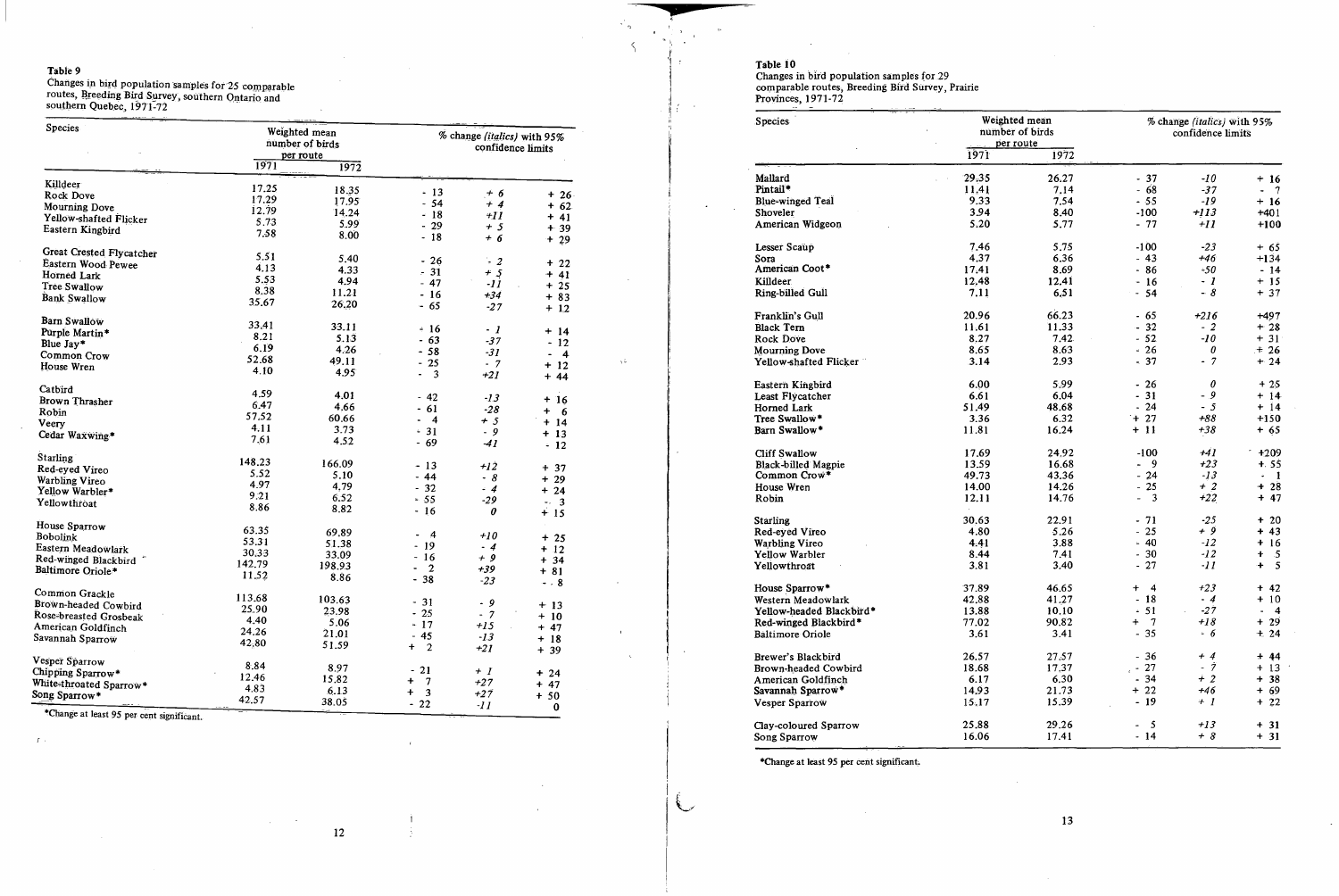Trends in index numbers for bird populations, Maritimes, from<br>Breeding Bird Survey, based on 1970 index of 100

|                              |      |           |      |               |      |                  | Index number for |               |      |           |           |                      |           |
|------------------------------|------|-----------|------|---------------|------|------------------|------------------|---------------|------|-----------|-----------|----------------------|-----------|
| Species                      | 1966 |           | 1967 |               | 1968 |                  | 1969             |               | 1970 |           | 1971      |                      | 1972      |
| Common Snipe                 | 53   |           | 97   |               |      | ×                |                  |               |      |           |           |                      |           |
| Herring Gull                 | 48   |           | 52   |               | 108  |                  | 79               |               | 100  |           | 124       |                      | 114       |
| Yellow-shafted Flicker       | 116  |           |      |               | 41   |                  | 40               |               | 100  |           | 46        |                      | 74        |
| Yellow-bellied Sapsucker     |      |           | 100  |               | 101  |                  | 91               |               | 100  |           | 86        | ۰                    | 42        |
| Traill's Flycatcher          | 92   |           | 103  |               | 96   | $\ddot{\bullet}$ | 128              | ä             | 100  |           | 149       | ۰                    | 101       |
|                              | 89   |           | 100  |               | 122  | ÷                | 145              | ۰             | 100  |           | 123       |                      | 119       |
| Least Flycatcher             | 164  | $\bullet$ | 110  |               | 90   |                  | 130              | $\frac{1}{2}$ |      |           |           |                      |           |
| Tree Swallow                 | 134  |           | 118  |               | 99   |                  |                  |               | 100  |           | 127       |                      | 123       |
| <b>Bank Swallow</b>          | 125  |           | 154  |               |      |                  | 109              |               | 100  |           | 131       |                      | 118       |
| <b>Barn Swallow</b>          | 85   |           | 99   |               | 128  |                  | 114              |               | 100  |           | 160       |                      | 117       |
| Blue Jay                     |      |           |      |               | 84   |                  | 96               |               | 100  |           | 83        |                      | 92        |
|                              | 68   |           | 71   | ۰             | 169  | *                | 105              |               | 100  |           | 114       |                      | 89        |
| Common Raven                 | 185  | ۰         | 113  |               | 101  |                  | 87               |               | 100  |           |           |                      |           |
| Common Crow                  | 123  | $\bullet$ | 96   |               | 102  |                  | 116              |               | 100  |           | 121       |                      | 120       |
| Winter Wren                  | 102  |           | 127  |               | 122  |                  | 111              |               |      |           | 101       |                      | 113       |
| Robin                        | 101  |           | 101  |               |      |                  |                  |               | 100  |           | 123       |                      | 127       |
| Hermit Thrush                | 72   |           | 88   |               | 99   |                  | 98               |               | 100  |           | 100       |                      | 94        |
|                              |      |           |      |               | 85   |                  | 76               | ÷             | 100  |           | 102       |                      | 103       |
| Swainson's Thrush            | 88   |           | 91   |               | 100  |                  | 114              |               | 100  |           | 97        |                      |           |
| Veery                        | 132  |           | 107  |               | 91   |                  | 103              |               | 100  |           |           |                      | 115       |
| Ruby-crowned Kinglet         | 149  | *         | 115  | ۰             | 97   |                  | 101              |               |      |           | 117       |                      | 130       |
| Starling                     | 113  |           | 88   |               | 99   |                  |                  |               | 100  |           | 116       | $\blacklozenge$      | 135       |
| Red-eyed Vireo               | 99   | *         | 78   |               |      |                  | 94               |               | 100  |           | 96        |                      | 95        |
|                              |      |           |      |               | 91   |                  | 115              |               | 100  |           | 109       | ۰                    | 134       |
| Nashville Warbler            | 76   |           | 65   |               | 55   | $\frac{1}{2}$    | 89               |               | 100  |           | 112       |                      |           |
| Yellow Warbler               | 117  |           | 97   |               | 99   |                  | 115              |               | 100  |           | 104       |                      | 117       |
| Magnolia Warbler             | 91   | ۰         | 72   |               | 79   |                  | 79               | ۰             | 100  |           |           |                      | 121       |
| Black-throated Green Warbler | 104  | $\bullet$ | 73   |               | 88   |                  | 93               |               | 100  | $\star$   | 106       |                      | 109       |
| Chestnut-sided Warbler       | 88   |           | 64   |               | 66   |                  | 89               |               | 100  |           | 77<br>109 | $\bullet$            | 93<br>132 |
| Ovenbird                     |      |           |      |               |      |                  |                  |               |      |           |           |                      |           |
| Yellowthroat                 | 62   |           | 67   |               | 65   |                  | 78               | $\bullet$     | 100  |           | 91        | $\ddot{\phantom{1}}$ | 121       |
|                              | 98   |           | 101  |               | 97   |                  | 93               |               | 100  |           | 102       |                      | 102       |
| American Redstart            | 86   |           | 72   |               | 79   |                  | 86               |               | 100  |           | 113       |                      | 113       |
| House Sparrow                | 68   |           | 75   |               | 71   |                  | 85               |               | 100  |           | 77        |                      | 70        |
| Bobolink                     | 87.  |           | 98   | $\bullet$     | 118  |                  | 128              | $\bullet$     | 100  |           | 103       | ۰                    | 132       |
| Red-winged Blackbird         | 78   |           | 75   |               |      |                  |                  |               |      |           |           |                      |           |
| Common Grackle               | 147  |           | 116  |               | 80   |                  | 89               |               | 100  |           | 107       | ۰                    | 127       |
| Brown-headed Cowbird         |      |           |      |               | 118  |                  | 112              |               | 100  |           | 88        |                      | 95        |
| Evening Grosbeak             | 71   |           | 88   |               | 98   |                  | 133              |               | 100  |           | 82        |                      | 75        |
| Purple Finch                 | 15   |           | 21   |               | 24   |                  | 35               | $\clubsuit$   | 100  |           | 180       |                      | 164       |
|                              | 48   | ۰         | 100  |               | 105  | $\bullet$        | 85               |               | 100  |           | 142       |                      | 122       |
| American Goldfinch           | 1.20 |           | 177  | $\bullet$     | 129  |                  | 115              |               |      |           |           |                      |           |
| Savannah Sparrow             | 87   |           | 94   |               | 102  |                  |                  |               | 100  |           | 113       |                      | 103       |
| Slated-coloured Junco        | 130  |           | 137  |               |      |                  | 89               |               | 100  |           | 89        |                      | 90        |
| Chipping Sparrow             | 96   |           |      |               | 108  |                  | 99               |               | 100  |           | 83        |                      | 86        |
| White-throated Sparrow       |      |           | 113  |               | 106  |                  | 105              |               | 100  |           | 106       |                      | 109       |
| ong Sparrow                  | 82   |           | 98   | $\frac{1}{2}$ | 90   |                  | 95               |               | 100  | $\bullet$ | 90        |                      | 96        |
|                              | 149  | *         | 97   |               | 104  |                  | 108              |               | 100  |           | 100       | $\bullet$            | 86        |

\*The index change between these years was at least 95 per cent significant.

 $\mathbf{r}$ 

 $f \in \mathbb{R}$ 

 $\ddot{\phantom{a}}$ 

 $\mathbb{R}$ 

 $\sim$ 

 $\sim$ 

 $\mathcal{A}^{\pm}$ 

Table 12<br>Trends in index numbers for bird populations, southern Ontario<br>and southern Quebec, from Breeding Bird Survey, based on 1970 index of 100

|                          | Index number for |                      |      |           |      |         |      |    |      |
|--------------------------|------------------|----------------------|------|-----------|------|---------|------|----|------|
| <b>Species</b>           | 1968             |                      | 1969 |           | 1970 |         | 1971 |    | 1972 |
| Killdeer                 | 102              |                      | 93   |           | 100  |         | 105  |    | 111  |
| Rock Dove                | 156              |                      | 122  |           | 100  |         | 112  |    | 117  |
| <b>Mourning Dove</b>     | 93               |                      | 88   |           | 100  |         | 108  |    | 120  |
| Yellow-shafted Flicker   | 1.32             |                      | 98   |           | 100  |         | 104  |    | 109  |
| Eastern Kingbird         | 98               |                      | 95   |           | 100  |         | 94   |    | 100  |
| Great Crested Flycatcher | 91               |                      | 88   |           | 100  |         | 101  |    | 99   |
| Eastern Wood Pewee       | 93               |                      | 83   |           | 100  |         | 87   |    | 91   |
| Horned Lark              | 106              |                      | 114  |           | 100  |         | 100  |    | 89   |
| Tree Swallow             | 109              |                      | 95   |           | 100  |         | 89   |    | 119  |
| <b>Bank Swallow</b>      | 58               |                      | 102  |           | 100  |         | 127  |    | 93   |
| <b>Barn Swallow</b>      | 71               |                      | 80   |           | 100  |         | 93   |    | 92   |
| Purple Martin            | 111              |                      | 93   |           | 100  |         | 146  | ۰  | 92   |
| Blue Jay                 | 107              | $\ddot{\phantom{1}}$ | 145  |           | 100  | $\star$ | 152  | ۰  | 105  |
| Common Crow              | 98               |                      | 100  |           | 100  |         | 114  |    | 106  |
| House Wren               | 85               |                      | 63   |           | 100  |         | 95   |    | 115  |
| Catbird                  | 69               |                      | 84   |           | 100  |         | 93   |    | 81   |
| <b>Brown Thrasher</b>    | 74               |                      | 81   |           | 100  |         | 135  |    | 97   |
| Robin                    | 103              |                      | 102  |           | 100  |         | 112  |    | 118  |
| Veery                    | 91               |                      | 84   |           | 100  | ≢       | 80   |    | 73   |
| Cedar Waxwing            | 48               |                      | 95   |           | 100  |         | 162  |    | 96   |
| <b>Starling</b>          | 95               |                      | 100  |           | 100  |         | 102  |    | 114  |
| Red-eyed Vireo           | 75               |                      | 88   |           | 100  |         | 99   |    | 91   |
| Warbling Vireo           | 70               |                      | 76   |           | 100  |         | 143  |    | 137  |
| Yellow Warbler           | 92               | *                    | 110  |           | 100  |         | 102  |    | 72   |
| Yellowthroat             | 83               |                      | 67   | ۰         | 100  |         | 81   |    | 81   |
| House Sparrow            | 112              | $\bullet$            | 130  | $\bullet$ | 100  |         | 96   |    | 105  |
| <b>Bobolink</b>          | 83               |                      | 96   |           | 100  | 金       | 119  |    | 114  |
| Eastern Meadowlark       | 107              |                      | 115  |           | 100  |         | 108  |    | 118  |
| Red-winged Blackbird     | 83               |                      | 97   |           | 100  |         | 111  |    | 154  |
| <b>Baltimore Oriole</b>  | 95               |                      | 93   |           | 100  |         | 115  | ۰  | 89   |
| Common Grackle           | 107              |                      | 1.39 | $\bullet$ | 100  |         | 116  |    | 105  |
| Brown-headed Cowbird     | 93               |                      | 91   |           | 100  |         | 106  |    | 99   |
| Rose-breasted Grosbeak   | 109              |                      | 98   |           | 100  |         | 113  |    | 1.30 |
| American Goldfinch       | 172              | ×                    | 98   |           | 100  |         | 107  |    | 93   |
| Savannah Sparrow         | 94               |                      | 106  |           | 100  |         | 105  | 倉  | 126  |
| Vester Sparrow           | 84               |                      | 91   |           | 100  | *       | 121  |    | 122  |
| Chipping Sparrow         | 109              | ۰                    | 83   |           | 100  |         | 94   |    | 119  |
| White-throated Sparrow   | 82               |                      | 78   |           | 100  |         | 104  | ń. | 132  |
| Song Sparrow             | 104              |                      | 98   |           | 100  |         | 107  |    | 96   |

\*The index change between these years was at least 95 per cent significant.

14  $\sim 10^7$